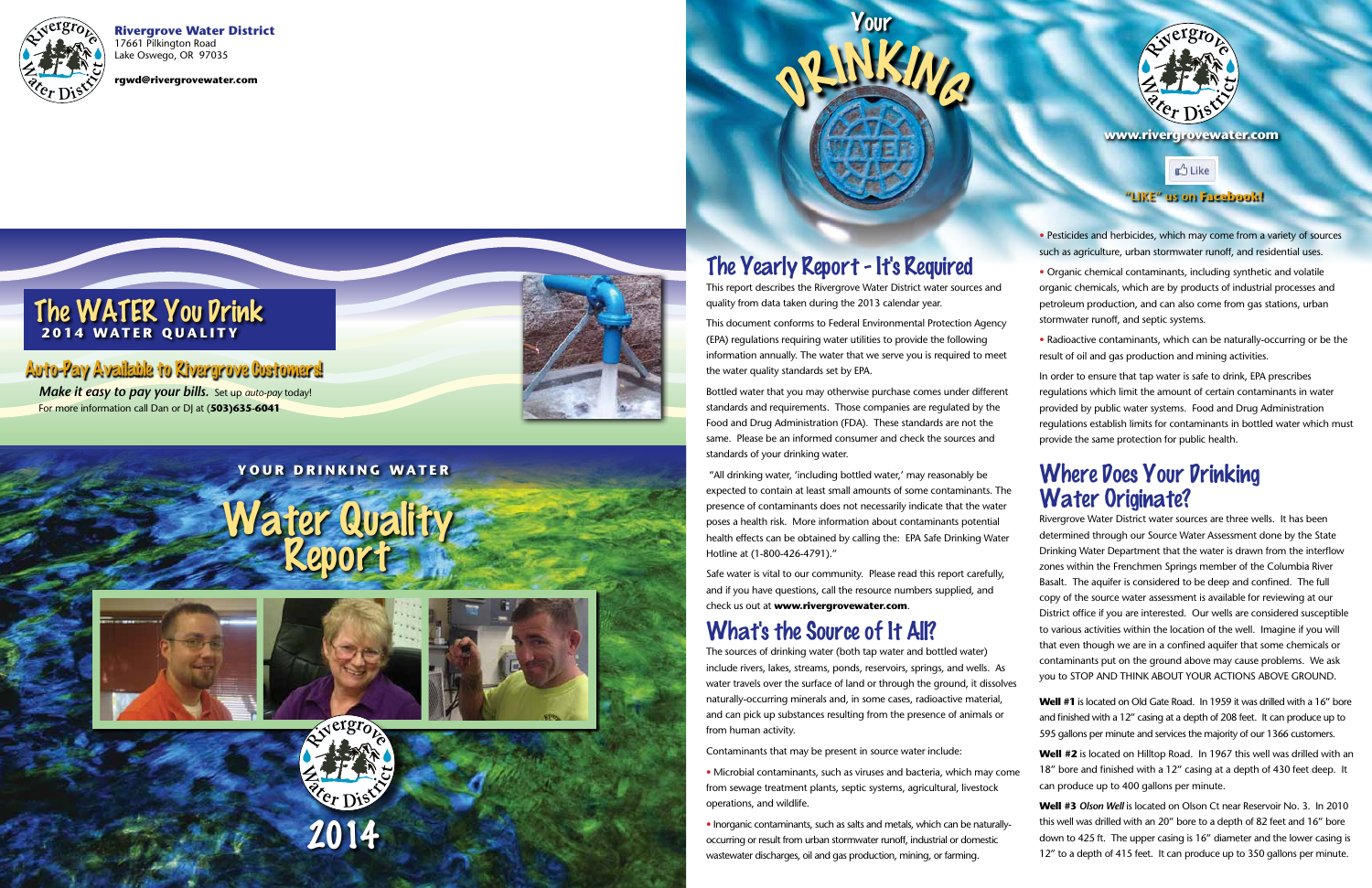## Table Definitions

In this table you will find many terms and abbreviations with which you might not be familiar. To help you better understand these terms we've provided the following definitions:

**Action Level (AL).** The concentration of a contaminant which, if exceeded, triggers a treatment or other requirement which a water system must follow.

**Contaminants.** When microbiological, inorganic, organic, and radioactive compounds in drinking water have exceeded regulated maximum levels they are considered contaminants.

**Maximum Contaminant Level\*** *(maximum allowed)* **(MCL)**. The highest level of a contaminant that is allowed in drinking water. MCL's are set at very stringent levels.

**Picocurries per liter.** Picocurie is a measure of radioactivity. One picocurie is a trillion times smaller than one curie.

**Maximum Contaminant Level Goal** (*"goal"*) **(MCLG)**. The level of a contaminant in drinking water below which there is no known or expected risk to health. MCLG's allow for a margin of safety.

**Non-Detects (ND).** Laboratory analysis indicates that the constituent is not present or that it is present at levels too low for modern laboratory equipment to detect.

**Parts per million (ppm)** or **Milligrams per liter (mg/L).** One part per million is comparable to one minute in two years or a single penny in \$10,000.

**Parts per billion (ppb)** or **Micrograms per liter (ug/L).** One part per billion is comparable to one second in 32 years, or one minute in 2,000 years, a single penny in \$10,000,000,or the first 16 inches on a trip to the moon.

**Regulated Contaminant.** Regulated by law to protect public health. The law specifies maximum contaminant levels allowed in drinking water.

**Non Regulated Contaminant.** Have guidelines set to assure good aesthetic quality, the guidelines identify levels of substances that may affect taste, odor or color of water.

## Backflow-What is It?

We have Water (or possibly some very nasty stuff) going in a direction that is opposite of where it normally goes. If what comes back into our system is contaminated do you want that in our safe drinking water? I am pretty sure no one does.

## Cross Connection-What is it?

This is the means of how backflow might happen. You may have one on your side of the meter. Think about it: Do you have a well on your property or are irrigating from the Tualatin River that might somehow get connected to your water service? Once there is more pressure that we have the contaminant goes right into the District water system. We are required by the Oregon Health Authority to have a program to help prevent this from happening.

|                             |                |                   |                              | <b>Regulated Contaminants</b> |                                 |            |                                                                   |
|-----------------------------|----------------|-------------------|------------------------------|-------------------------------|---------------------------------|------------|-------------------------------------------------------------------|
| <b>Contaminants</b>         | Date<br>Tested | <b>Violation?</b> | Well $#1$<br><b>Detected</b> | Well $#2$<br><b>Detected</b>  | <b>How We</b><br><b>Measure</b> | <b>MCL</b> | <b>Likely Source of</b><br><b>Contamination</b>                   |
| Gross Alpha<br>Radiological | 9/12/11        | <b>NO</b>         | 3.0                          | 3.1                           | pCi/L                           | 15         | <b>Erosion of Natural Deposits</b>                                |
| <b>Total Chromium</b>       | 3/29/11        | NO <sub>1</sub>   | .63                          | .34                           | $uq/L$ or $ppb$                 | 100        | Erosion of Natural Deposits or                                    |
| Chrome 6                    | 3/29/11        | NO <sub>1</sub>   | .34                          | .24                           | $uq/L$ or $ppb$                 |            | Discharge from steel and pulp mills                               |
| <b>Nitrate</b>              | 11/18/13       | NO <sub>1</sub>   | 1.5                          | 2.04                          | ppm                             | 10         | Runoff from fertilizer use; leaching<br>from septic tanks, sewage |
| Copper                      | 9/25/13        | NO <sub>1</sub>   | <b>ND</b>                    | 0.036                         | ppm                             | 1.3        | Pipe Corrosion                                                    |

Other examples of cross connections are irrigation systems, pesticide applicators put on a hose, waterbed siphons, radiator flushing equipment, mortuaries, car wash dirty water, the list goes on and on.

> **MUST BOTH MALFUNCTION SIMULTANEOUSLY.** Your water heater manufacturer recommends that the T&P valve be OPERATED ANNUALLY and REPLACED OR INSPECTED AT LEAST ONCE EVERY THREE YEARS. A licensed plumber can inspect, repair, or replace the T&P valve to ensure your safety.

|                                      |             |                   | -                                               |                                  |                                 |                     |                                           |
|--------------------------------------|-------------|-------------------|-------------------------------------------------|----------------------------------|---------------------------------|---------------------|-------------------------------------------|
| <b>Contaminants</b><br><b>Tested</b> | <b>Date</b> | <b>Violation?</b> | Well #1 Dist.<br><b>Detected</b>                | Well #2 Dist.<br><b>Detected</b> | <b>How We</b><br><b>Measure</b> |                     | <b>Recommended Level</b><br><b>Limits</b> |
| Chloride                             | 9/25/13     | <b>NO</b>         | 8.9                                             | 9.0                              | ppm                             |                     | <250 recommended                          |
| <b>Hardness</b>                      | 9/25/13     | <b>NO</b>         | 112.0                                           | 114.0                            | ppm                             |                     | <250 recommended                          |
| Silicia                              | 10/12/07    | <b>NO</b>         | 64.4                                            | 67.2                             | ppm                             |                     | No recommended standards                  |
| Sodium                               | 8/9/11      | <b>NO</b>         | 10.05                                           | 8.1                              | ppm                             |                     | <20 recommended                           |
| pH                                   | 9/25/13     | <b>NO</b>         | 6.9                                             | 6.9                              | pH units                        |                     | 6.6-8.5 recommended                       |
| Total Dissolved Solids 9/25/13       |             | <b>NO</b>         | 214                                             | 221                              | ppm                             |                     | <500 recommended                          |
| Iron                                 | 6/30/10     | <b>NO</b>         | <b>ND</b>                                       | <b>ND</b>                        | ppm                             |                     | $0.3$ ppm                                 |
| Zinc                                 | 9/25/13     | <b>NO</b>         | <b>ND</b>                                       | 0.015                            | ppm                             |                     | 5 ppm                                     |
|                                      |             |                   |                                                 | <b>Lead &amp; Copper</b>         |                                 |                     |                                           |
| <b>Contaminants</b>                  | <b>Date</b> | <b>Violation?</b> | <b>RGW Systemwide</b><br><b>Testing Results</b> |                                  | <b>How We</b><br><b>Measure</b> | <b>Action Level</b> | <b>Likely Source of Contamination</b>     |
| Lead                                 | 8/29/13     | <b>NO</b>         | $0.0070$ ppm                                    |                                  | ppm                             | 0.015               | Corrosion of household/commercial         |
| Copper                               | 8/29/13     | <b>NO</b>         | 0.7380 ppm                                      |                                  | ppm                             | 1.3                 | building plumbing systems.                |

#### **Non-Regulated Contaminants**

#### **Testing for Contaminants**

For your safety, water is regularly monitored for contaminants found in these charts. We continue to provide you with safe, clean drinking water that meets all EPA regulations.



## Isolation Backflow Protection

This is our program and our goal is to retrofit each of the District's water services with a meter backflow unit. It is also required on all new construction. We test them annually and repair if needed. All of the costs to fund the program are included in the District water rate charges.

If your water service doesn't have a meter and backflow at the service connection we are getting there. Until then if you have a backflow say on an irrigation system you need to have it annually tested by a certified backflow tester and have the test results sent in to the Water District.

## Thermal Expansion Issue/Solutions

# Water Quality Data 2013 4

When we put a backflow at the meter the issue of thermal expansion may happen and this could affect your plumbing system. Here's what it is and how to prevent it. Water in your plumbing system expands every time the hot water heater starts to heat water. This is thermal expansion. When there is no backflow at the meter the water flows back into the system. If one is installed water flowing back into our system is stopped. When this happens water pressure may begin to build up.

Water heaters are installed with a temperature and pressure valve (T&P), which is designed to relieve excessive water temperature or pressure. If the thermostat in a hot water heater becomes defective and allows the cause water heaters to explode or can allow scalding steam to be released from faucets upon personal use. **IN ORDER FOR THIS TO OCCUR THE HOT WATER HEATER THERMOSTAT AND THE T&P VALVE** 

The following condition is rare and the odds that all the factors happen together are great. However, with the backflow prevention assembly in place this potential hazard exists and that is the reason for this notification. water temperature to increase to more than 212 F, and the T&P valve fails, your domestic water can become "superheated." Superheated water can A toilet tank stop is installed to regulate water coming into the tank. It also is a pressure relief valve and will allow the excess water pressure to be released inside the toilet tank. If your water pressure is more than 80 pounds this method won't work. It will run constantly and it wastes water and causes a higher than normal water bill. If you don't know what your water pressure is please call us. A thermal expansion tank is a can about twice the size of a three-pound coffee can with a rubber bladder inside. When the pressure in your water line increases, the rubber bladder is squeezed into a smaller space. When a faucet is opened and the pressure is released, the rubber bladder re-expands to its former size inside the can. The only moving part is the rubber bladder that is squeezed and released by the pressure. Expansion tanks are installed on a cold water line, and require inserting a fitting to accommodate the expansion tank. Most installations are done by a certified Plumber.

These are things to look for when thermal expansion becomes an issue. Faucets may leak or you might get brief burst of excess water pressure shortly after opening, or the temperature and pressure valve on your water heater begins to spit water. If these are present first turn the water temperature down and if that doesn't work you should correct this by installing either a toilet tank stop (available at the District office at our cost) or a thermal expansion tank.

If you have any questions concerning backflow and our cross connection program please contact DJ at **(503) 635-6041**.

\* MCL's are set at very stringent levels. To understand the possible health effects described for many regulated constituents, a person would have to drink 2 liters of water every day at the MCL level for a lifetime to have a one-in-a-million chance of having the described effect.